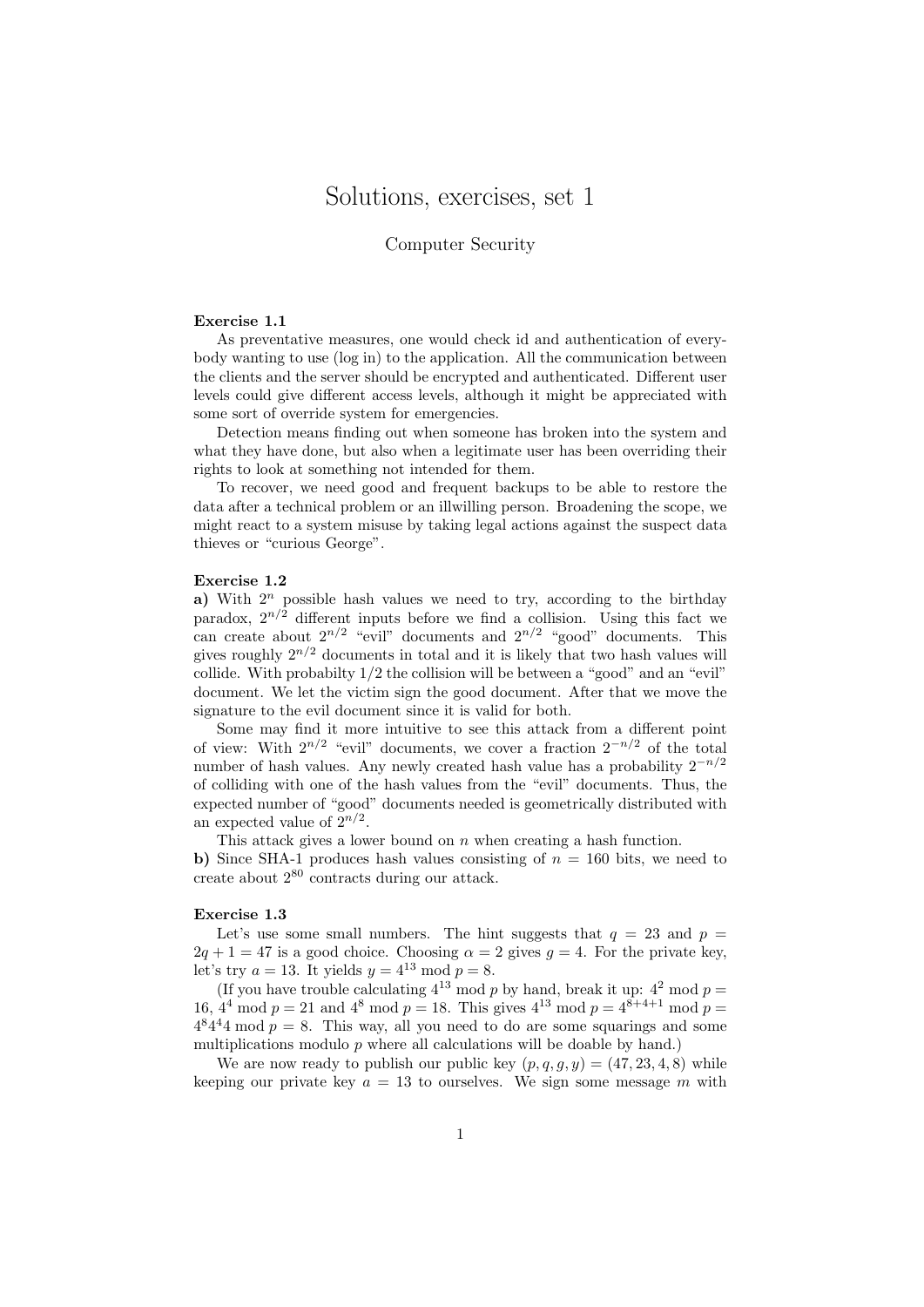$h = h(m) = 11$ . Choosing  $k = 3$  we find  $r = (4^3 \text{ mod } p) \text{ mod } q = 17$ .

We need to find  $k^{-1} = 3^{-1} \mod q$  and might find ourselves tempted to claim that  $3^{-1}$  mod  $q = \frac{1}{3}$ . This is however not true as we only have the integers to play with. In short, we need to find an integer such that  $3 \cdot 3^{-1}$  mod  $q = 1$ . The interested reader may read up on Euclid's algorithm, but we can resort to a brute force search or some thinking. Anyway, we soon realize that  $3 \cdot 8 = 24 \equiv 1$  $\pmod{23}$  so  $k^{-1} \bmod{q} = 8$ .

Using this, we find  $s = 8(11 + 13 \cdot 17) \mod q = 16$  and the signature is published as  $(r, s) = (17, 16)$ .

To verify the signature we do the following (note that  $a$  is not needed).  $w = s^{-1} \mod q = 13$  by brute force and we get the two<sup>1</sup> help variables as  $u_1 = wh \mod q = 5$  and  $u_2 = rw \mod q = 14$ . Using square and multiply as above, we find that  $8^2 \mod p = 17$ ,  $8^4 \mod p = 7$ ,  $8^8 \mod p = 2$  and thus  $8^{14}$  mod  $p = 3$ .  $4^5$  mod  $q = 37$  is simple enough to find at once and we finally arrive at  $v = (4^58^{14} \text{ mod } p) \text{ mod } q = 17 = r \text{ which verifies the signature.}$ 

# Exercise 1.4

The private key is  $(p, q, e)$  and the public one is  $(n, d)$  where we assume that you know the relations between, and properties of, these numbers. Let's say an attacker acquires two messages and their corresponding signatures. Thus, she has  $s_i, m_i$  such that  $s_i^d \equiv m_i \pmod{n}$ ,  $i = 1, 2$  (this is the check someone would do to verify the signatures). What happens if the attacker publishes  $(m, s) = (m_1 m_2 \mod n, s_1 s_2 \mod n)$ ? An attempt to verify the signature would give

$$
sd mod n = (s1s2 mod n)d mod n
$$

$$
= s1d mod n \cdot s2d mod n
$$

$$
= m1m2 mod n = m mod n,
$$

tricking the reciever into accepting the signature! Convince yourself that the use of a hash function means the attacker needs to perform a preimage attack on the hash function in order to utilize the above attack idea.

## Exercise 1.5

a) Two blocks that are identical will be encrypted the same. This preserves some of the structure in the plaintext.

b) Since two identical blocks will only be encrypted into the same cryptotext if the previous blocks of cryptotext match, there is a very small probability of such a "collision".

c) Together with an IV, a counter is encrypted in order to create a stream cipherlike application where the plaintext is XOR-ed with the output of the block cipher. The key is the same for all invocations of the block cipher. Without the IV and always restarting the counter at 0 for a new message, we would reproduce keystream used for a previous plaintext, which is bad.

#### Exercise 1.6

Let's study this system from Eve's point of view: She first sees

$$
X = M + S_A
$$

flying by from Alice to Bob. Then Bob responds with

 $Y = X + S_B = M + S_A + S_B$ 

<sup>&</sup>lt;sup>1</sup>There's a typo in the book here. There are of course two variables  $u_1$  and  $u_2$ .